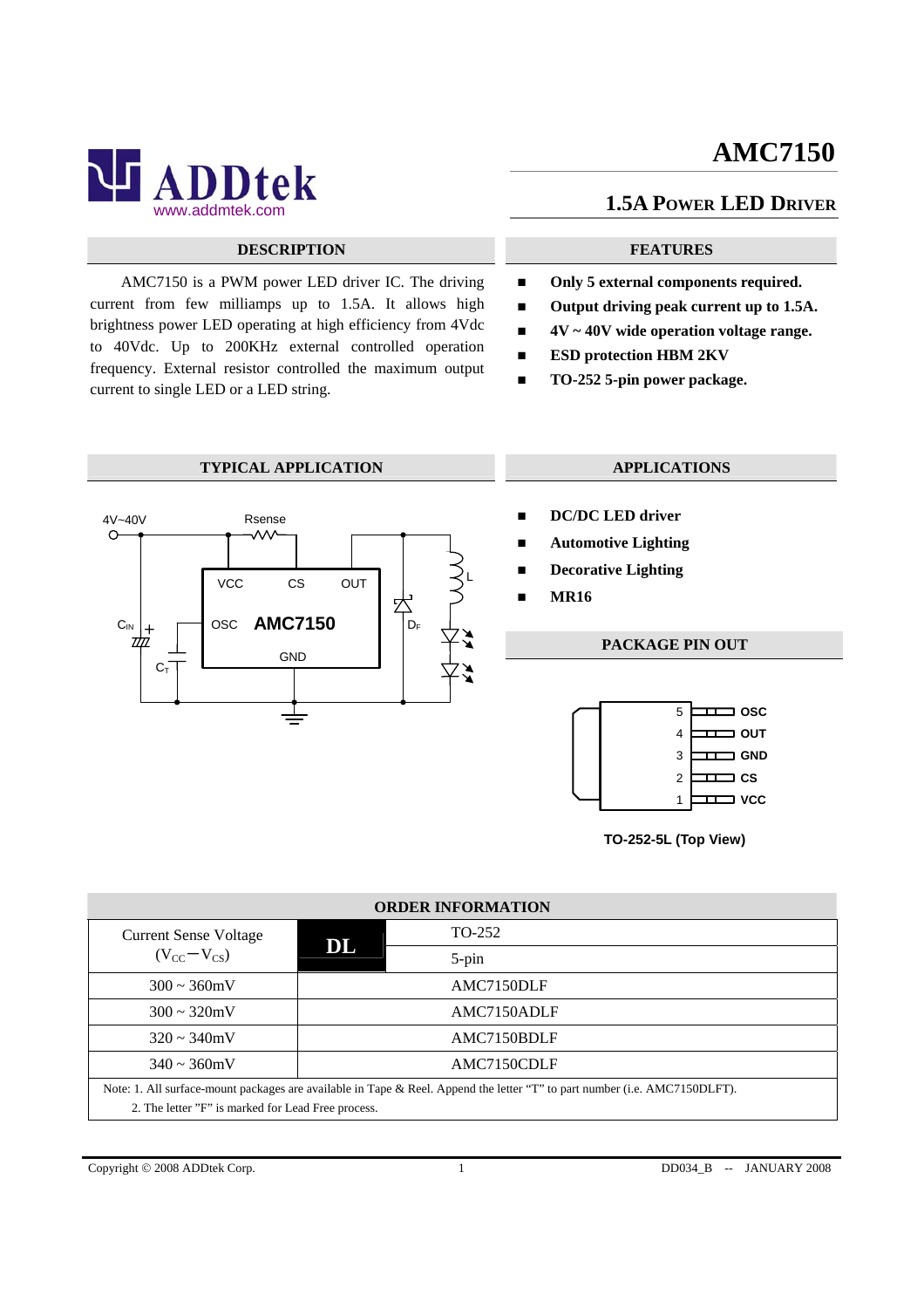| Package | $\Theta_{JA}$<br>$\mathrm{^{\circ}C}$ W | <sup>1</sup> Derating factor ( $mW$ <sup>o</sup> C)<br>$T_A \geq 25$ <sup>o</sup> C | $T_A \leq 25$ <sup>o</sup> C | $T_{\Lambda} = 70^{\circ}C$<br>Power rating (mW)   Power rating (mW)   Power rating (mW) | $T_{\Lambda} = 85^{\circ}C$ |  |  |
|---------|-----------------------------------------|-------------------------------------------------------------------------------------|------------------------------|------------------------------------------------------------------------------------------|-----------------------------|--|--|
| DLF     | 80                                      | 12.5                                                                                | 1560                         | 1000                                                                                     | 812                         |  |  |
|         |                                         |                                                                                     |                              |                                                                                          |                             |  |  |

## **POWER DISSIPATION TABLE**

#### Note :

Junction Temperature Calculation:  $T_J = T_A + (P_D \times \theta_{JA}).$ 

P<sub>D</sub>: Power Dissipation, T<sub>A</sub>: Ambient temperature,  $\theta_{JA}$ : Thermal Resistance-Junction to Ambient

The  $\theta_{JA}$  numbers are guidelines for the thermal performance of the device/PC-board system.

All of the above assume no ambient airflow.

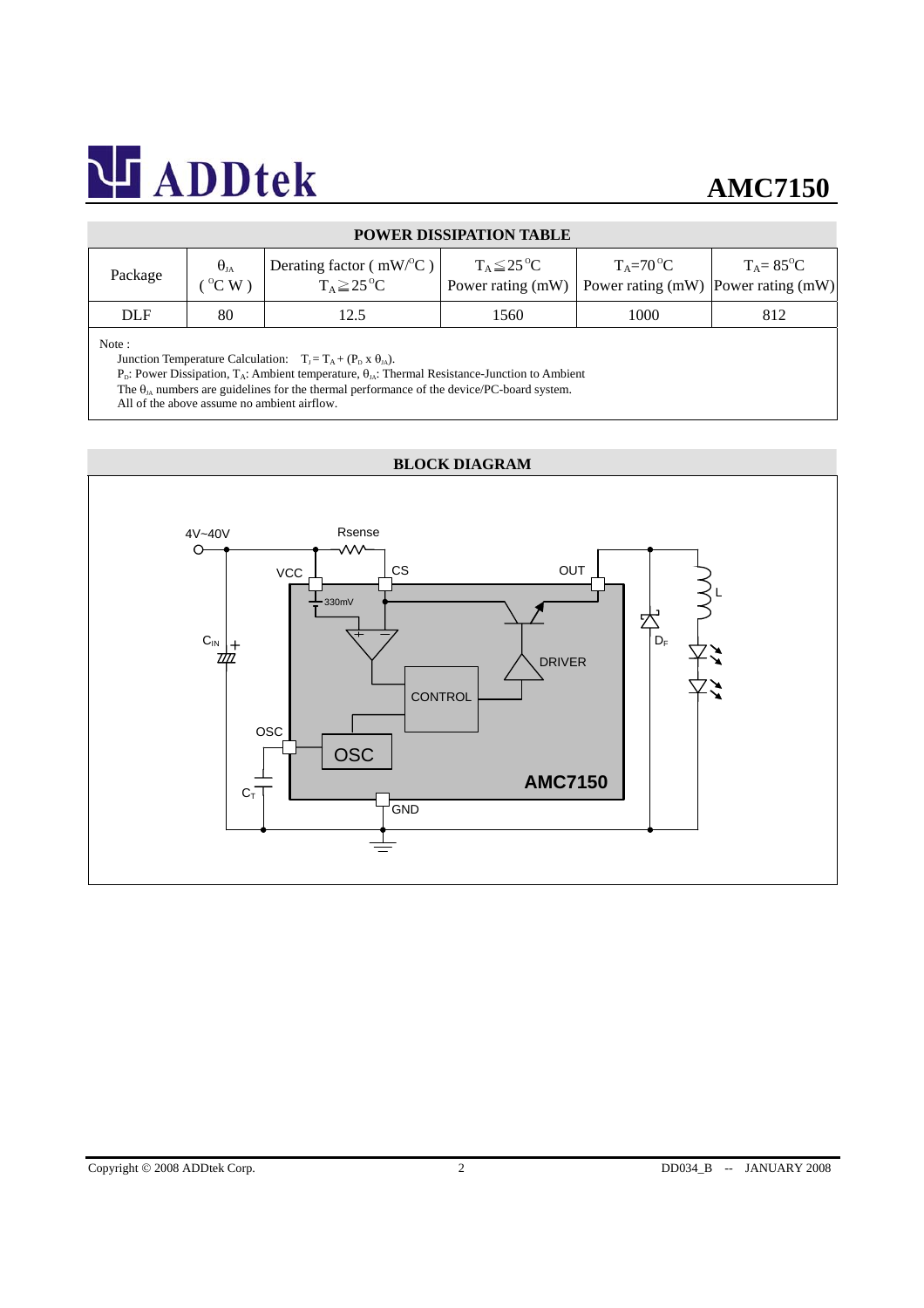# **AMC7150**

| PIN DESCRIPTION |            |                              |  |  |
|-----------------|------------|------------------------------|--|--|
| Pin Number      | Pin Name   | Pin Function                 |  |  |
|                 | <b>VCC</b> | Input Voltage $4V \sim 40V$  |  |  |
|                 | <b>CS</b>  | Peak current senses pin.     |  |  |
|                 | <b>GND</b> | Ground                       |  |  |
|                 | <b>OUT</b> | Driver output pin.           |  |  |
|                 | OSC        | Oscillator timing capacitor. |  |  |

### **ABSOLUTE MAXIMUM RATINGS**

| Input Voltage, VCC                       | $-0.3V$ to $40V$                         |  |
|------------------------------------------|------------------------------------------|--|
| Output Voltage, OUT                      | $-0.3V$ to $40V$                         |  |
| Maximum Junction Temperature, $T_I$      | $150^{\circ}$ C                          |  |
| <b>Storage Temperature Range</b>         | -40 <sup>o</sup> C to 150 <sup>o</sup> C |  |
| Lead Temperature (soldering, 10 seconds) | $260^{\circ}$ C                          |  |

Note:

Exceeding these ratings could cause damage to the device. All voltages are with respect to Ground. Currents are positive into, negative out of the specified terminal.

| RECOMMENDED OPERATING CONDITIONS     |                  |     |     |     |        |  |
|--------------------------------------|------------------|-----|-----|-----|--------|--|
| Parameter                            | Symbol           | Min | Typ | Max | Unit   |  |
| Supply Voltage                       | <b>VCC</b>       |     |     | 40  |        |  |
| Output current                       | $I_{\text{OUT}}$ |     |     | 1.5 | А      |  |
| Operating free-air temperature range | Ta               | -40 |     | 85  | $\sim$ |  |

### **ELECTRICAL CHARACTERISTICS**

| VCC=5V, $T_A$ =25°C. (Unless otherwise noted) |                     |                                                   |     |     |                |      |            |  |
|-----------------------------------------------|---------------------|---------------------------------------------------|-----|-----|----------------|------|------------|--|
| Parameter                                     | Symbol              | Condition                                         | Min | Typ | Max            | Unit | Apply Pin  |  |
| <b>Supply Current</b>                         | $I_{CC}$            | $VCC=4~40V$                                       |     |     | $\overline{4}$ | mA   | <b>VCC</b> |  |
| <b>Output Drop-out Voltage</b>                | $V_{DP}$            | $I_{\text{OUT}}=1A, V_{\text{CS}}-V_{\text{OUT}}$ |     |     | 1.31           | V    | <b>OUT</b> |  |
| <b>Output Off Current</b>                     | $I_{\rm OFF}$       | $V_{CS}$ - $V_{OUT}$ = 40V                        |     | 200 | 300            | μA   |            |  |
| <b>Current Sense Voltage</b>                  | $V_{CC}$ - $V_{CS}$ | <b>AMC7150</b>                                    | 300 | 330 | 360            | mV   | <b>CS</b>  |  |
|                                               |                     | <b>AMC7150A</b>                                   | 300 | 310 | 320            | mV   |            |  |
|                                               |                     | <b>AMC7150B</b>                                   | 320 | 330 | 340            | mV   |            |  |
|                                               |                     | <b>AMC7150C</b>                                   | 340 | 350 | 360            | mV   |            |  |
| Maximum duty cycle                            | $T_{DC}$            | $V_{CS}=VCC$                                      |     | 85  |                | $\%$ | <b>OSC</b> |  |
| <b>OSC</b> Charge Current                     | $I_{CH}$            |                                                   |     | 35  |                | uA   |            |  |

Copyright © 2008 ADDtek Corp. 3 DD034\_B -- JANUARY 2008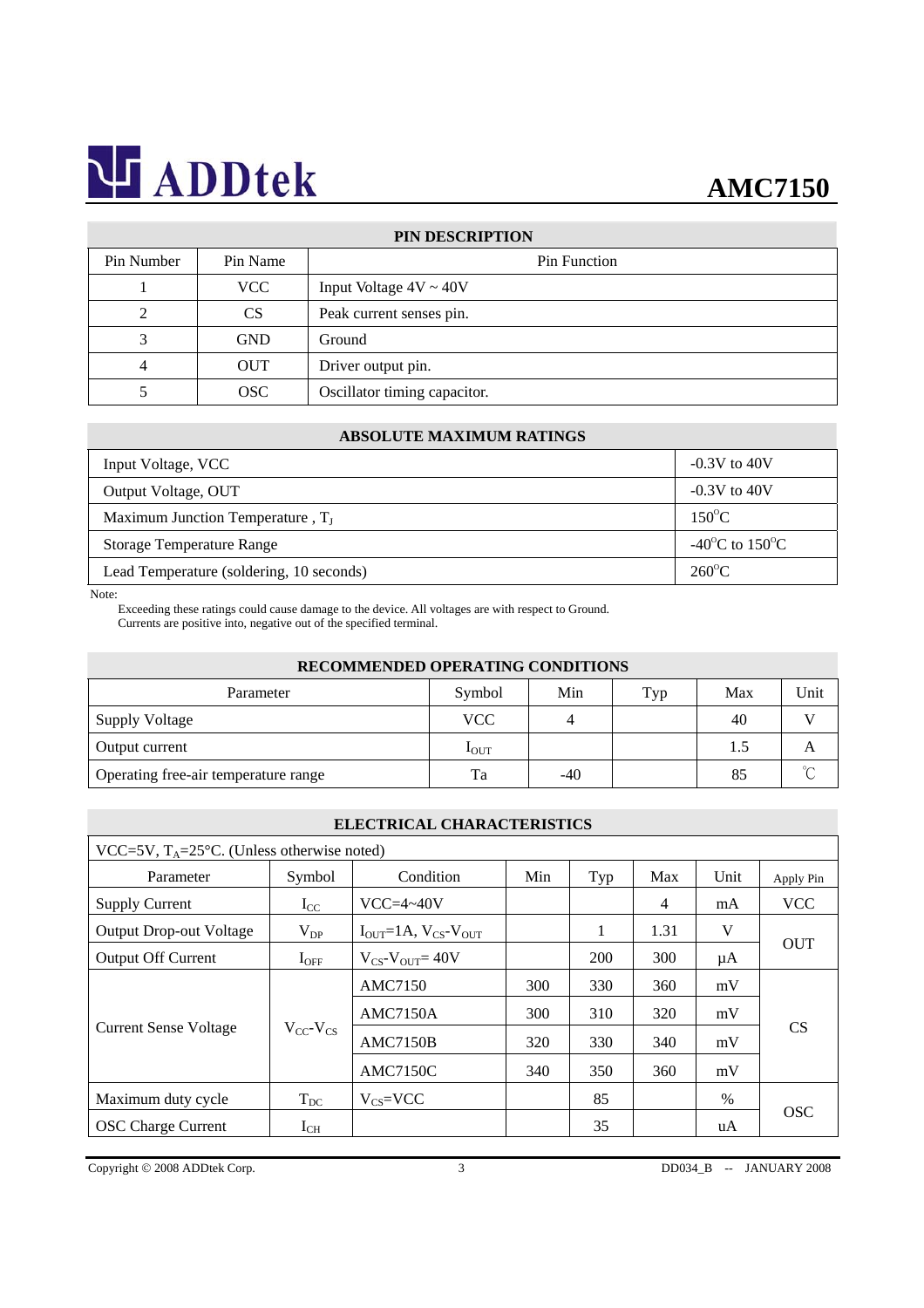#### **APPLICATION INFORMATION**

### **Low Voltage DC/DC Application**

The AMC7150 was designed for power LED driving application. Only 5 external components were required for low voltage application. Fig.1 shows the typical application circuit for input voltage range from 4V to 40V. Buck power conversion topology was used and total forward voltage (at expecting current) of the LED string should lower than supply voltage by 1.6V at least.



### **Input Bypass Capacitor**

The input by-pass capacitor  $C_{\text{IN}}$  holds the input voltage and filters out the switching noise of AMC7150.

#### **Flywheel Diode**

The fast recovery diode was recommended for flywheel diode  $D_F$ . This is because the high reverse recovery current will cause the voltage drop across Rsense being higher than 330mV, and consequently the switch will be turned off which has just been turned on.

### **LED Driving Current**

The peak current  $I_{PK}$  flow though LEDs was decided by:

$$
I_{PK} = \frac{330mV}{Rsense}
$$

The average current on LEDs was determined by the peak-to-peak ripple current that was decided by inductor L. Assume the target average current 550mA on LEDs and ripple current 100mA then the Rsense should be:

$$
Rsense = \frac{330mV}{550mA + 0.5 \cdot 100mA} = 0.55\Omega
$$

The Rsense value should higher than 200mΩ so that driving current won't over the recommended maximum driving current 1.5A.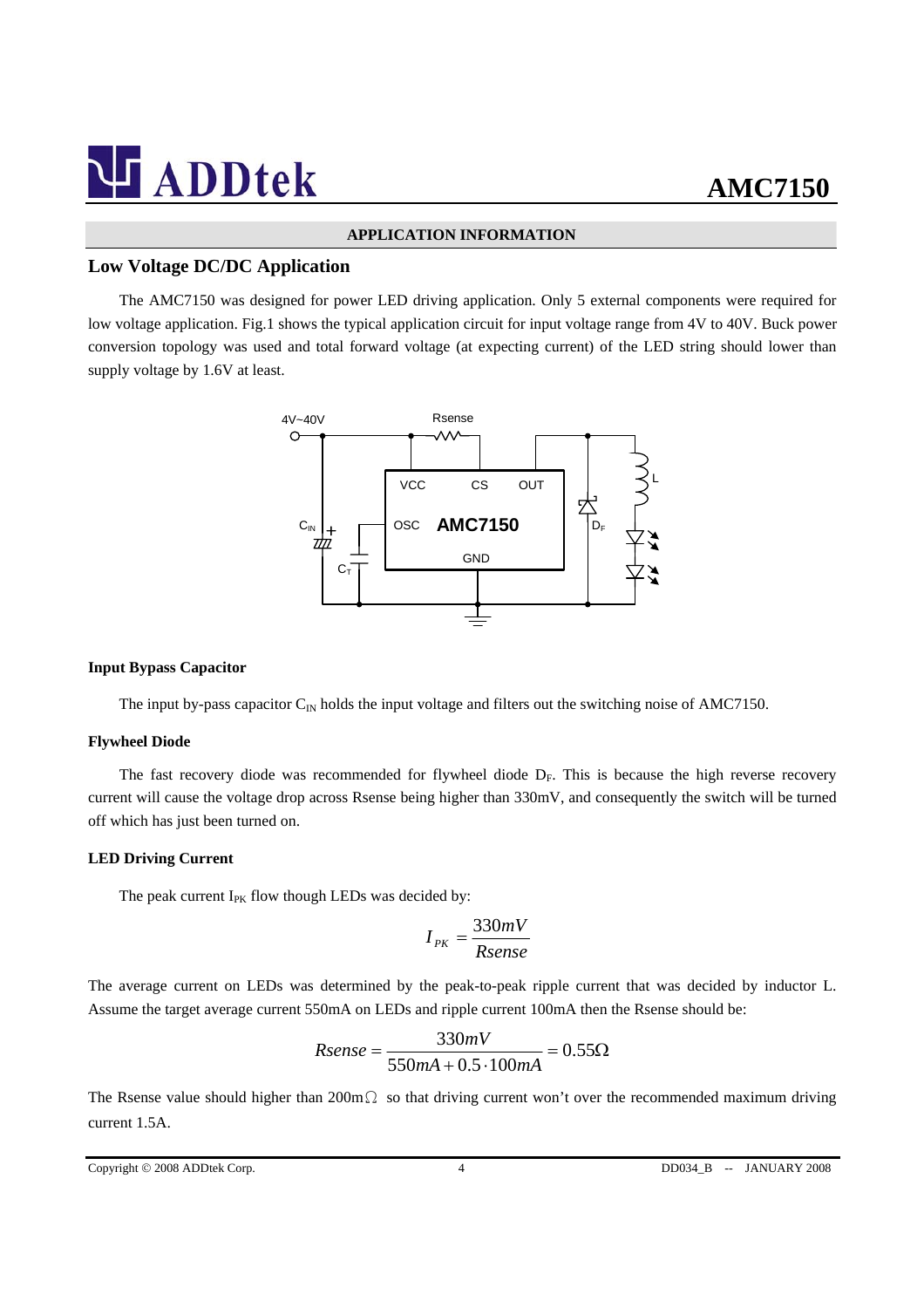#### **Inductor**

The Inductor L stores energy during switch turn-on period and discharge driving current to LEDs via flywheel diode while switch turn-off. In order to reduce the current ripple on LEDs, the L value should high enough to keep the system working at continuous-conduction mode that inductor current won't fall to zero.

Since in steady-state operation the waveform must repeat from one time period to the next, the integral of the inductor voltage  $v_L$  over one time period must be zero:

$$
\int_0^{T_s} v_L dt = \int_0^{t_{ON}} v_L dt + \int_{t_{ON}}^{T_s} v_L dt = 0 \quad \text{Where } T_s = t_{ON} + t_{OFF}
$$

Therefore

$$
\frac{t_{ON}}{t_{OFF}} = \frac{V_{LED} + V_F}{V_{CC} - V_{Rsense} - V_{SAT} - V_{LED}}
$$

Where,  $V_{LED}$  is the total forward voltage (at expecting current) of the LED string,  $V_F$  is the forward voltage of the flywheel diode D<sub>F,</sub> V<sub>Rsense</sub> is the peak value of the voltage drop across Rsense which is 300mV, and V<sub>SAT</sub> is the saturation voltage of the switch which has a typical value of 1V.

Since the operation frequency  $f$  is determined by choosing appropriate value for timing capacitor  $C_T$ , the switch turn-on time can also be known by

$$
t_{ON} = D \cdot T_s = \frac{D}{f}
$$
 Where  $D(Dutycycle) = \frac{t_{ON}}{t_{ON} + t_{OFF}}$ 

With knowledge of the peak switch current and switch on time, the value of inductance can be calculated.

$$
L = \frac{V_{CC} - V_{Rsense} - V_{SAT} - V_{LED}}{I_{PK}} \cdot t_{ON}
$$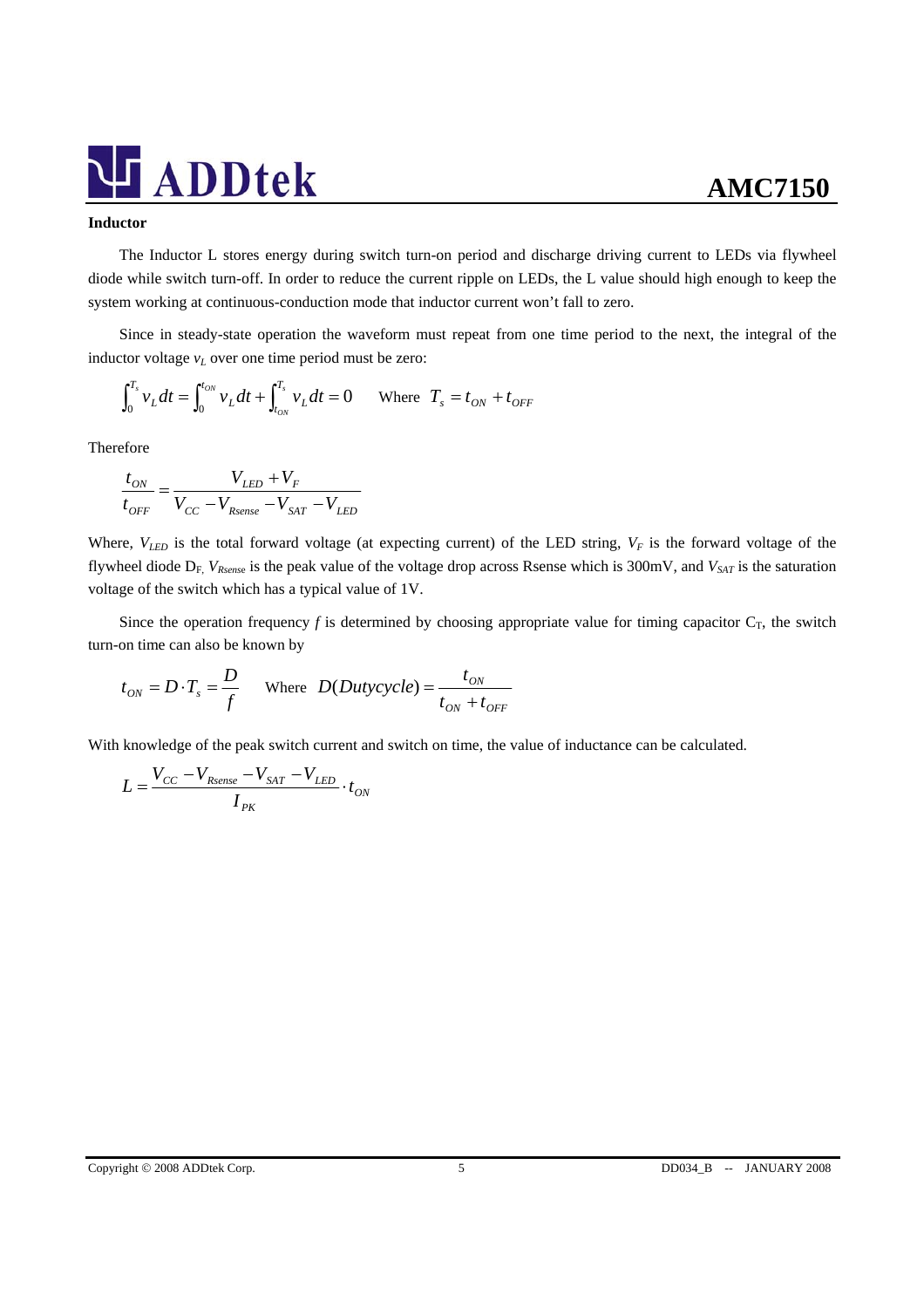### **PACKAGE**

## **Top Marking for TO-252-5L**

 $\bullet$ 



- **F : Lead Free**
- **YY : Year Code**
- **WW : Week Code**
- **T : Trace Code**
- **# : Rank of Current Sense Voltage**
- Blank = 300 ~ 360mV (No Rank);
- $A = 300 320$  mV (Rank A);
- $B = 320 340$  mV (Rank B);  $C = 340 \sim 360$  mV (Rank C);
- 

## **5-Pin Surface Mount TO-252 ( DL )**



Copyright © 2008 ADDtek Corp. 6 6 DD034\_B -- JANUARY 2008